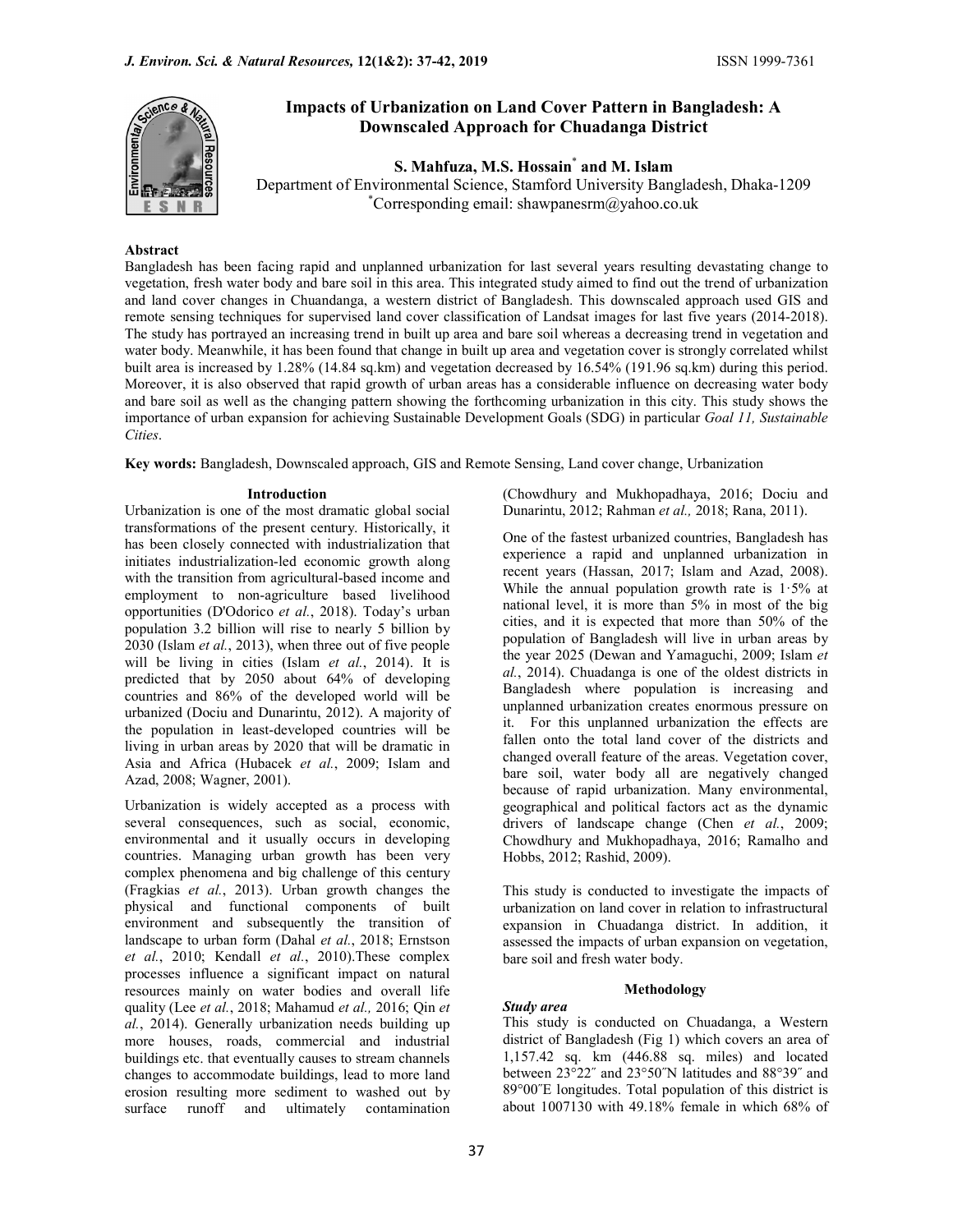total people are involved in agricultural activity and 12% is involved in commerce (BBS, 2016).

## Data sources

This study is based on the secondary data especially Landsat 8 image analysis, different peer reviewed journal articles, books and news articles retrieved from respective data sources. A systematic analysis and classification of these data were done which are connected to urbanization in Bangladesh perspectives.

Table 1. Acquisition date of the images

| Image Year | <b>Acquisition Date</b> |  |  |
|------------|-------------------------|--|--|
| 2014       | 3 March, 2014           |  |  |
| 2015       | 4 February, 2015        |  |  |
| 2017       | 25 February, 2017       |  |  |
| 2018       | 12 February, 2018       |  |  |

# Data acquisition

There are two Landsat 8 Surface Reflectance (SR) images acquired for Chuadanga district from 2014 to 2018 (2016 excluding) from Earth Explorer of United States Geological Survey (USGS) online database (Table 1).

These images were acquired by Operational Land Imager (OLI) sensor which contain 30 m multispectral

spatial resolution (red, green, blue and near-infrared bands) along with 185 km wide swath (Path 138 and Row 44). For avoiding interference of cloud cover and ensuring more accuracy in analysis, the study area from the true color scenes was merged and clipped with shape file.

# Classification

Maximum Likelihood Supervised classification method in ArcGIS 10.1 carried out for processing and analyzing the land cover changes in Chuadanga district. Firstly, bands 2,3,4 of images were been composited and set RGB composite in the band 4 for red, 3 for green and 2 for blue channel. Afterward, steps of maximum likelihood classification method such as creation of training areas and signature files and classifying the images. Simultaneously, Training Areas (TA) have been created from the composite images into four macro-classes i.e., water body, vegetation, bare soil and built up area. There are more than 120 training sample polygons for each class were been drawn for image classification. By using this method, land cover of Chuadanga were been classified for five (04) consecutive years. Finally, the attribute data of these classified images were been extracted to further analysis in MS Excel.



Fig 1.Chuadanga district in Bangladesh

## Results and Discussion

The study found the total land cover 1160.69 sq. km which is categorized into four classes i.e., Water body, Vegetation, Bare soil and Built up area. The study revealed that water bodies covered 87.08 sq.km (7.50%) in 2014 in this district in comparison to 639.81 sq.km (55.12%) of vegetation, 414.34 sq.km (35.70%) bare soil and 19.46 sq.km (1.68%) built up area respectively. Meanwhile, in 2015 water bodies increased to 143.04 sq.km (12.32%) whereas vegetation and bare soil slightly decreased into 596.91 sq.km (51.43%) and 397.97 sq.km (34.29%) while built up area increased to 22.78 sq.km (1.96%) respectively. As well, water bodies and vegetation were decreased to i.e., 83.20 sq.km (7.18%) and 558.39 sq.km (48.10%) in 2017 while bare soil and

38

built up area increased to 488.46 sq.km (42.08%) and 30.65 sq.km (2.64%) respectively. In recent, this study observed that water bodies, bare soil and built up area were increased to 94.64 sq.km (8.15%), 583.90 sq.km (50.31%) and 34.30 sq.km (2.96%) in 2018 comparatively decreased in vegetation cover i.e., 447.85 sq.km (38.58%) respectively (Table 2 & Fig.2).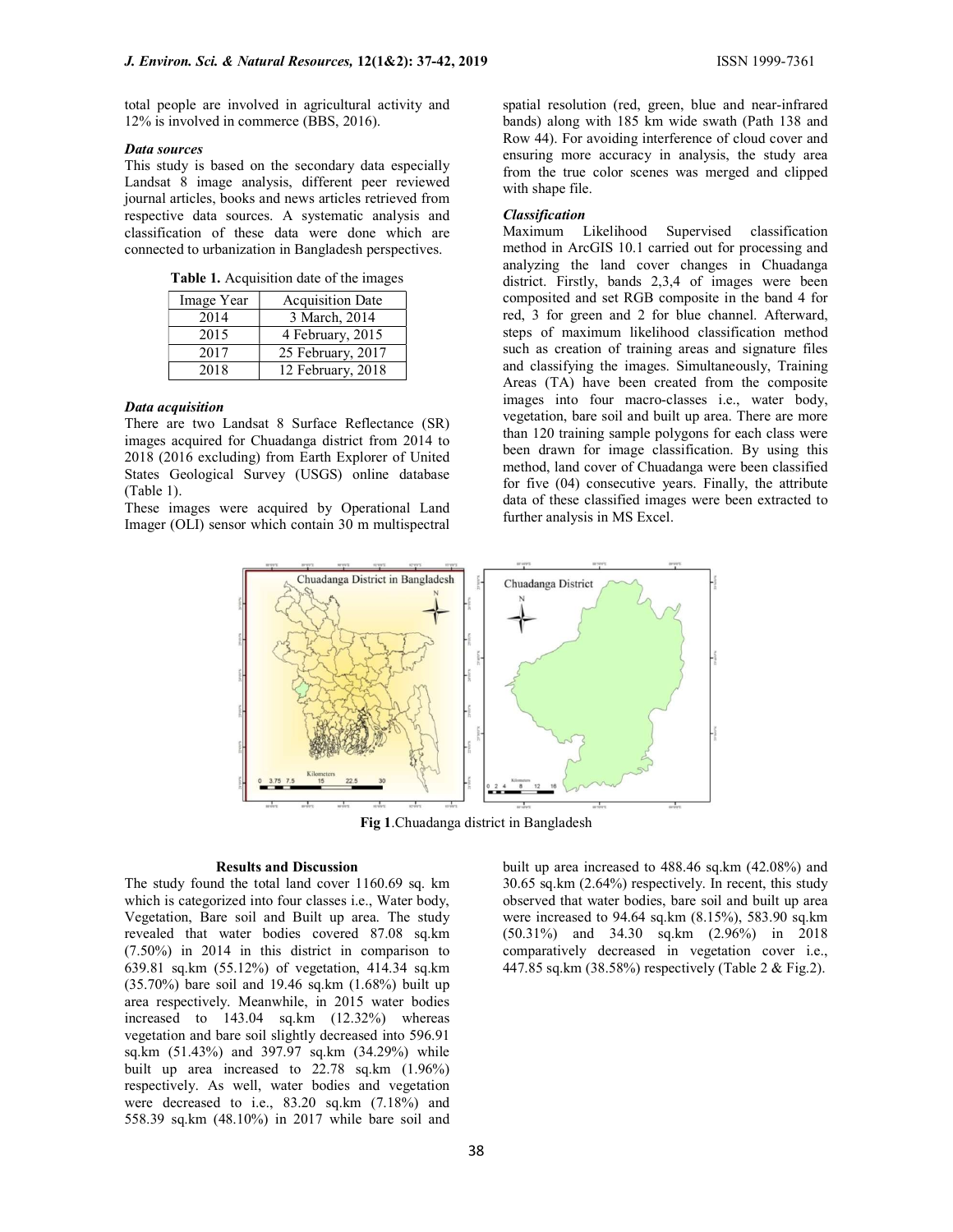| Year | Water        | Vegetation   | Bare Soil    | Built Up     |
|------|--------------|--------------|--------------|--------------|
|      | (Area sq.km) | (Area sq.km) | (Area sq.km) | (Area sq.km) |
| 2014 | 87.08        | 639.80       | 414.34       | 19.47        |
|      | $(7.50\%)$   | $(12.32\%)$  | $(7.18\%)$   | (8.15%)      |
| 2015 | 143.03       | 596.90       | 397.97       | 22.78        |
|      | $(55.12\%)$  | $(51.43\%)$  | $(48.10\%)$  | (38.58%)     |
| 2017 | 83.20        | 558.39       | 488.47       | 30.65        |
|      | $(35.70\%)$  | $(34.29\%)$  | $(42.08\%)$  | $(50.31\%)$  |
| 2018 | 94.65        | 447.85       | 583.90       | 34.30        |
|      | $(1.68\%)$   | $(1.96\%)$   | $(2.64\%)$   | $(2.96\%)$   |
|      |              |              |              |              |

Table 2. Total land cover areas of Chuadanga district in 2014, 2015 2017 & 2018



Fig 2. Shows the land cover change of Chuadanga district in 2014, 2015, 2017 & 2018

The result of land cover change showed that there is a variation in water and bare soil where they are temporally decreased and increased but the vegetation cover is constantly decreased and the built-up area is sequentially increased. These features represent the socio-economic development of the area is up warding. But the impact of the urbanization has fallen into the natural elements mostly on vegetation.

Total land cover change of the study areas show that water body and bare soil are respectively decreased and increased in last five years, the vegetation cover are respectively decreased and the built up area are constantly increased. There show urbanization impacts are fall into the vegetation cover partially.

In 2014 the water body was 7.50%, in 2015 this water body was increased 4.82% and reached 12.32%, in 2017 water body is decreased 5.15% and reached 7.17%, in 2018 water body is slightly increased 0.98% and reached 8.15%. In 2014, 2015, 2017 and 2018 the vegetation cover is constantly decreased and the values are 55.12%, 51.43%, 48.11% & 38.58%. In 2014 the bare soil is 35.70%, in 2015 this is decreased 1.41% and reached 34.29%, in 2016 & 2018 bare soil is constantly increased and the value are 42.08% & 50.31%. In 2018 the built up area is constantly increased and the value are 1.68%, 1.96%, 2.64% & 2.96% (Table 2).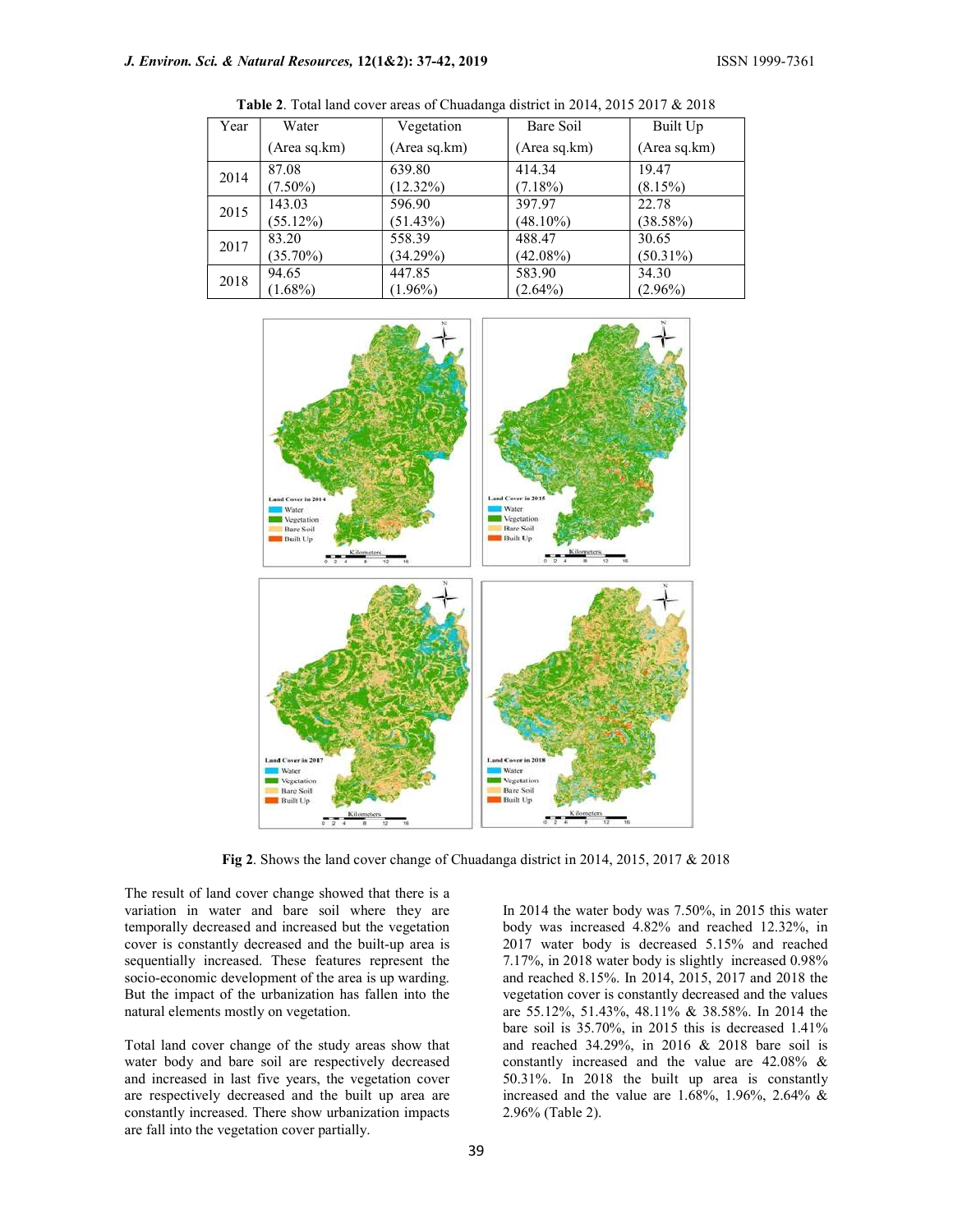This study revealed a changing scenario in the coverage of water body in the Chuadanga district. It shows (Fig 3) that proportion of water area has been increased in 2015 in comparison to its last year (87.08 sq.km to 143.04 sq.km) while again decreased in

forwarding year (i.e., 83.19 sq.km) and again slightly increased in 2018 (i.e., 94.64 sq.km) respectively. It is scrutinized that water was stagnant in 2015 in the low land areas comparatively other analyzed years.



Fig 3.Temporal variations of land cover areas (%) in Chuadanga district



Fig 4.Yearly variation of water body, vegetation, bare soil and built up in Chuadanga district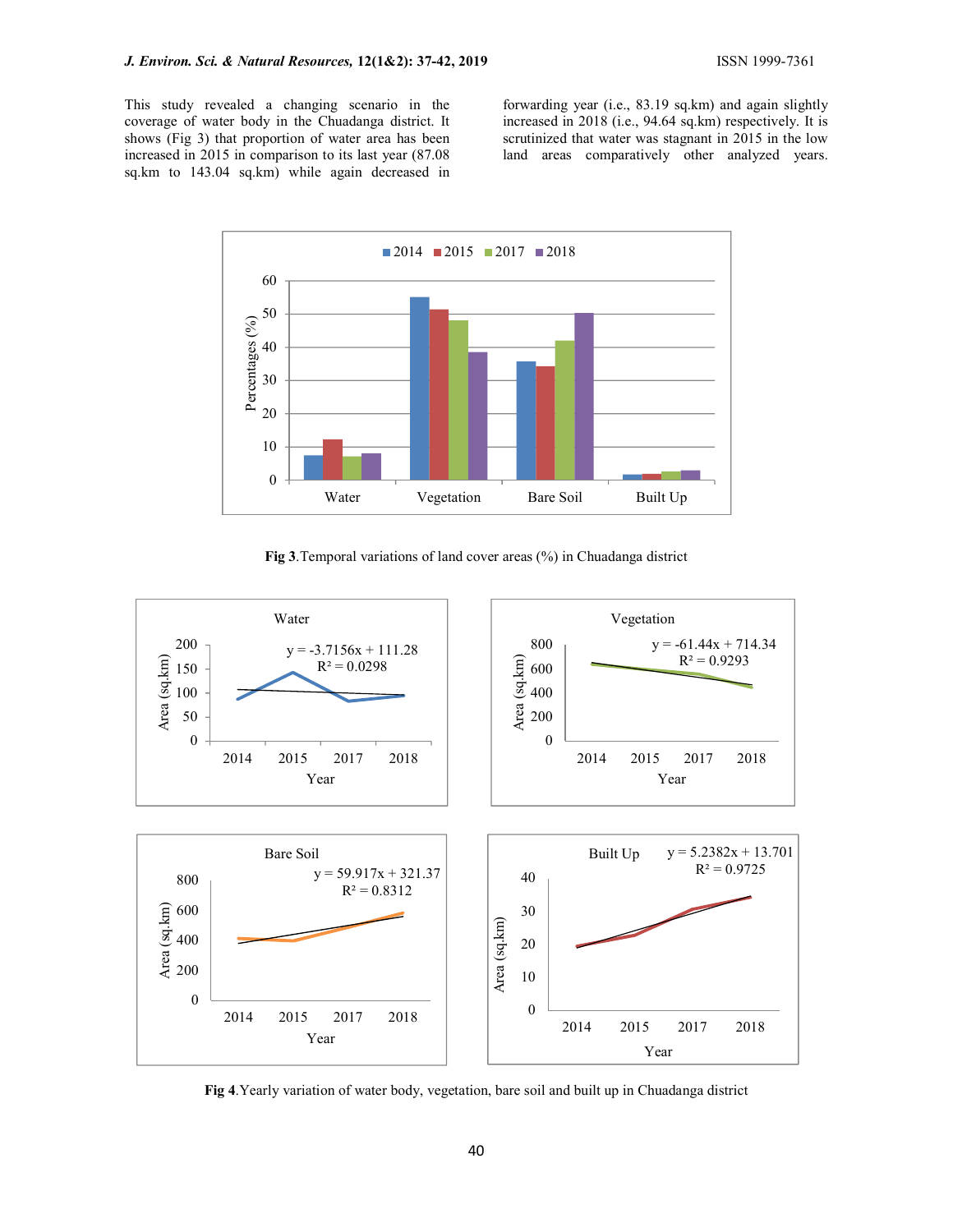The vegetation cover in 2014, 2015, 2017 & 2018 is constantly decreased. Yearly variation trend of vegetation cover was found to be downward. Besides, the proportion of bare soil area in 2014 to 2015 is decreased (414.34 sq.km to 397.97 sq.km) and in 2015 to 2017 bare soil is increased (397.97 sq.km to 488.46 sq.km) and 2017 to 2018 bare soil is again increased (488.46 sq.km to 583.90 sq.km), respectively. The bare soil changing is mainly shows for the precipitation rate variation and also agricultural activities in the study areas. Aside of, the built up area in 2014, 2015, 2017 and 2018 is constantly increased because of the built up trend of this areas are upward and the developing process of the study area is ongoing (Fig 4).

Table 3. Correlation among four variables in Chuadanga district's land cover

|            |      | Water Vegetation Bare Soil Built Up |      |  |
|------------|------|-------------------------------------|------|--|
| Water      |      |                                     |      |  |
| Vegetation | 0.99 |                                     |      |  |
| Bare Soil  | 0.98 | 0.97                                |      |  |
| Built Up   | 0.86 | 0.86                                | 0.95 |  |

There is a good relation between built up and bare soil (i.e., 0.95), comparatively weak relationship between built up and water (i.e., 0.86) and also between built up and vegetation (i.e., 0.86). In bare soil and water there are a strong relation (i.e., 0.98) compare with bare soil between vegetation (0.97) relationship. Besides, a stronger relation found between vegetation and water (0.99) (Table 3).

Temporal changes of urban areas in Chuadanga district are constantly increases. The trend line of built up and bare soil is upward. In five years built up area is increasing 14.84 sq.km (1.28%). This trend is very fast. If this trend is running, the area will be turn into dense urbanized district in a few years. The impact of urbanization on vegetation cover, bare soil and water body; vegetation is mostly affected by the urbanization. Vegetation in Chuadanga district is constantly decreased. 191.96 sq.km (16.54%) areas of vegetation are decreases in five years. The people of this area may be conduce deforestation more and it fall negative impact on overall environment in this area. In temporal variation water body and bare soil also varied. Water body is changed in upward and downward trend. Trend of bare soil is upward. There also show the vegetation and water body is strongly correlated.

#### Conclusion

This study has demonstrated rapid urbanization in the cities of developing countries has been a dilemma on economic development and environmental suffering. For economic and others development, urbanization is need but it must be well planned in the beginning. The study not only shows the urbanization trend but also show the vegetation cover, bare soil and water bodies temporal variation. The study determined the

concentration on green development that cannot changed the environmental feature negatively.

This study quantitatively characterizes the land use/land cover pattern and dynamics of urban expansion in Chuadanga district in Bangladesh using Landsat imagery enabling with GIS and Remote Sensing techniques over the period of 2014-2018 (excluding 2016). The results suggest that the selected study area has undergone rapid urban development over these 5 years. 1.28% areas are urbanized in this period, resulting a significant decline of vegetation cover (16.54%) is shown. There also show a significant change into water body and bare soil. Unplanned increase in built-up areas and urbanization induced landfills, snatches the vegetative and cultivated lands, water bodies and wetlands, which is environmentally not sustainable. The causes of this kind of resource diminishing urbanization are unplanned development, political crisis, poor legislative actions and inadequate policies.

The land use and land cover changes are gradually fall impact on environmental significant. In this area the vegetation cover decreases gradually, for this reason there show many natural disaster on the area and compare to the past the precipitation rate is less in present. Globally all the situations we face in terms of urban and spatial content of the phenomenon of urbanization, need an urgent adoption of measures and methods to minimize the adverse effects and to strengthen their benefits. Also should be taken into consideration the development of new opportunities in rural areas in systematically (Dociu and Dunarintu, 2012). The promotion of small towns can help by providing income-earning opportunities and basic services, and by establishing a planning framework for small-scale development projects.

In Bangladesh mainly the developing districts of it, the aim has been less one of planning urban and industrial complexes than of inserting a new urban layer which will support rural development and enhance the lives of village people. As such expansion puts a strain on urban efficiencies and creates a wide range of management and environmental problems, GIS and RS technologies might be considered as important tools and techniques for analyzing the processes and effects of many rapidly growing urban areas in less developed countries, where alternative sources of information are limited due to lack of resources. Hence, the time series thematic map and spatial information generated from this study using remote sensing and GIS may assist local planners and stakeholders in the country as well as concerned academia to better understand urban dynamics at a local level. In addition, it will serve as a guide for determining the best use of limited land and other resources that are available at the local level, and in planning for an urban future based on a vision of sustainable urban development and its implications (Hassan, 2017).